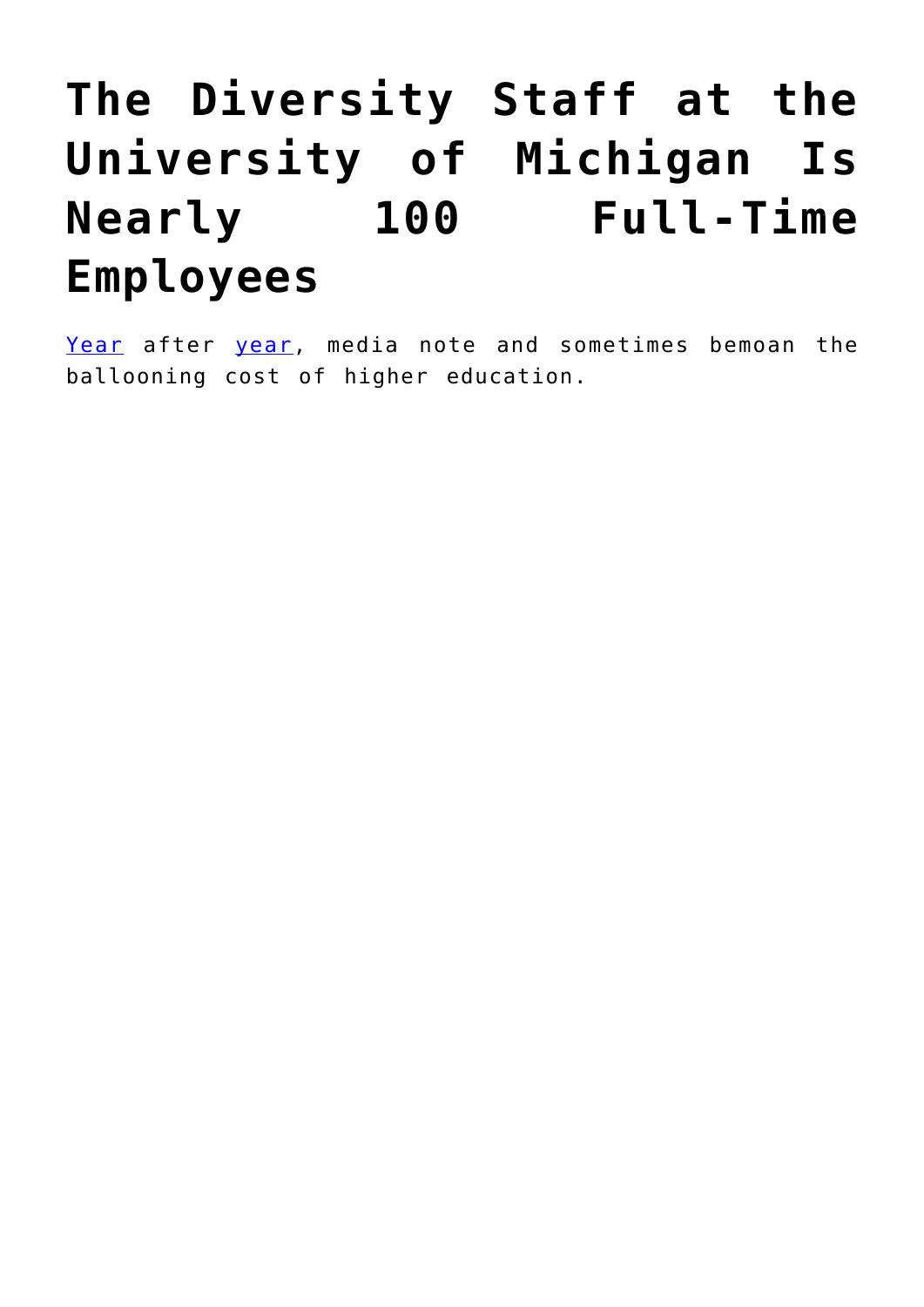

amounts to a small number of students. Because information on grant aid and education tax benefits for 2017-18 is not yet available, the net price for 2017-18 is estimated based on 2016-17 financial aid data.

SOURCES: College Board, Annual Survey of Colleges; Trends in Student Aid 2017; NCES, IPEDS Fall Enrollment data.

There is no doubt that the human costs of this rise are severe: [Some 44 million](https://studentloanhero.com/student-loan-debt-statistics/) Americans currently carry nearly \$1.5 trillion in student loan debt, and the delinquency rate is 11 percent.

There are various reasons for surging costs, but the primary one is the remarkable expansion of university administration in recent decades. As Paul Campos, a law professor at the University of Colorado, wrote in the *New York Times* [a few](https://www.nytimes.com/2015/04/05/opinion/sunday/the-real-reason-college-tuition-costs-so-much.html) [years ago:](https://www.nytimes.com/2015/04/05/opinion/sunday/the-real-reason-college-tuition-costs-so-much.html)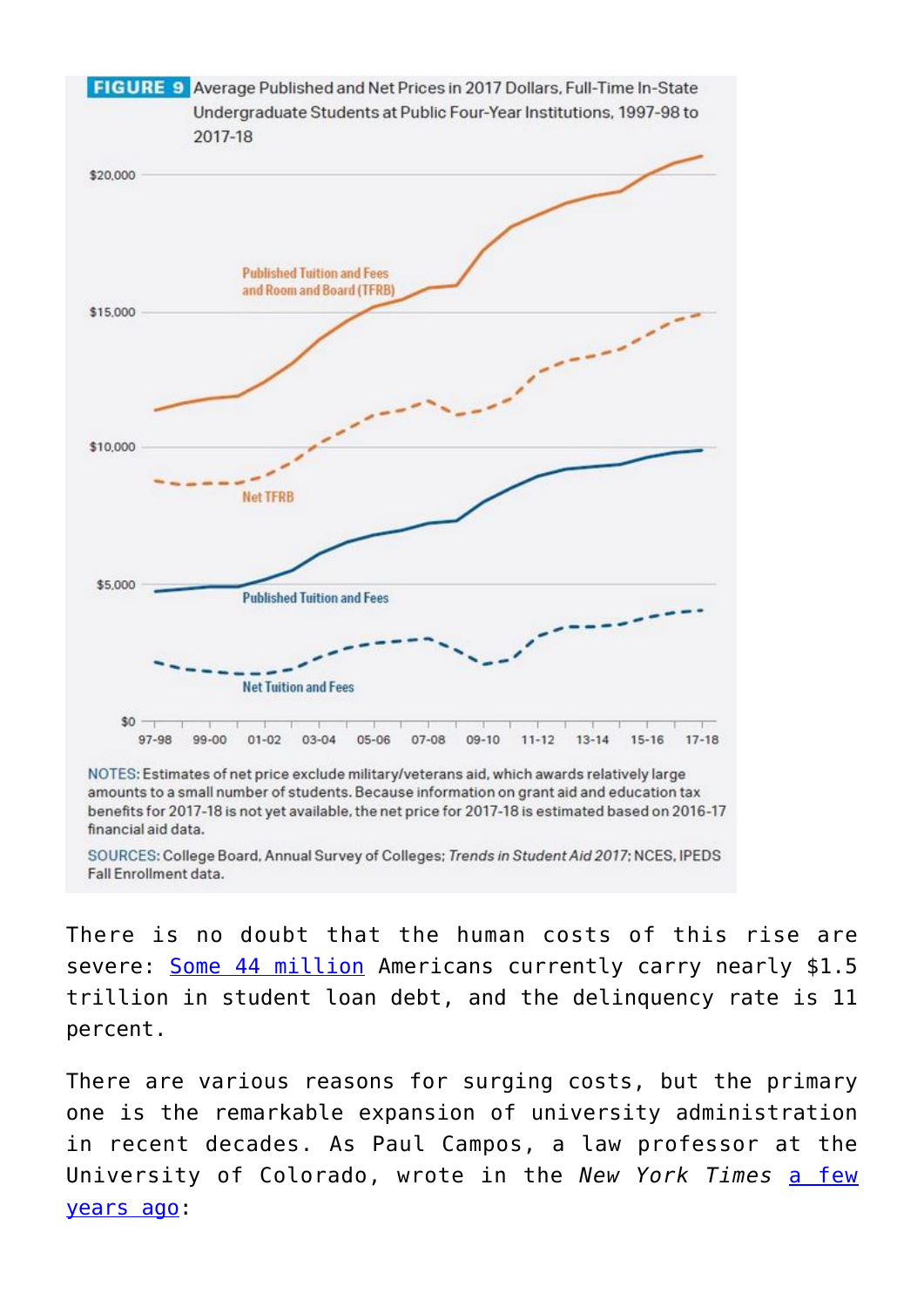*"According to the Department of Education data, administrative positions at colleges and universities grew by 60 percent between 1993 and 2009, which Bloomberg reported was 10 times the rate of growth of tenured faculty positions.*

*Even more strikingly, an analysis by a professor at California Polytechnic University, Pomona, found that, while the total number of full-time faculty members in the C.S.U. system grew from 11,614 to 12,019 between 1975 and 2008, the total number of administrators grew from 3,800 to 12,183 — a 221 percent increase."*

Universities are large and require administrators to function, of course. The problem is there seems to be no end to the expansion. This point [was recently illustrated](https://www.aei.org/publication/more-on-my-efforts-to-advance-diversity-equity-and-inclusion/) by Mark Perry, an economics professor at the University of Michigan-Flint.

Perry, who also is a scholar at the American Enterprise Institute, used the University of Michigan as an example to highlight the rise of "diversicrats" (diversity bureaucrats) on today's campuses. The numbers are astonishing.

*1. The University of Michigan currently employs a diversity staff of nearly 100 (93) full-time diversity administrators, officers, directors, vice-provosts, deans, consultants, specialists, investigators, managers, executive assistants, administrative assistants, analysts, and coordinators.*

*2. More than one-quarter (26) of these "diversicrats" earn annual salaries of more than \$100,000, and the total payroll for this small army is \$8.4 million. When you add to cash salaries an [estimated 32.45% for UM's very generous fringe](http://orsp.umich.edu/staff-fringe-benefits) benefit package for the average employee in this group (retirement, health care, dental insurance, life insurance, long-term disability, paid leave, paid vacation, social security, unemployment insurance, Medicare, etc.) the total employee compensation for this group tops \$11 million per year. And of course that doesn't count the cost of office*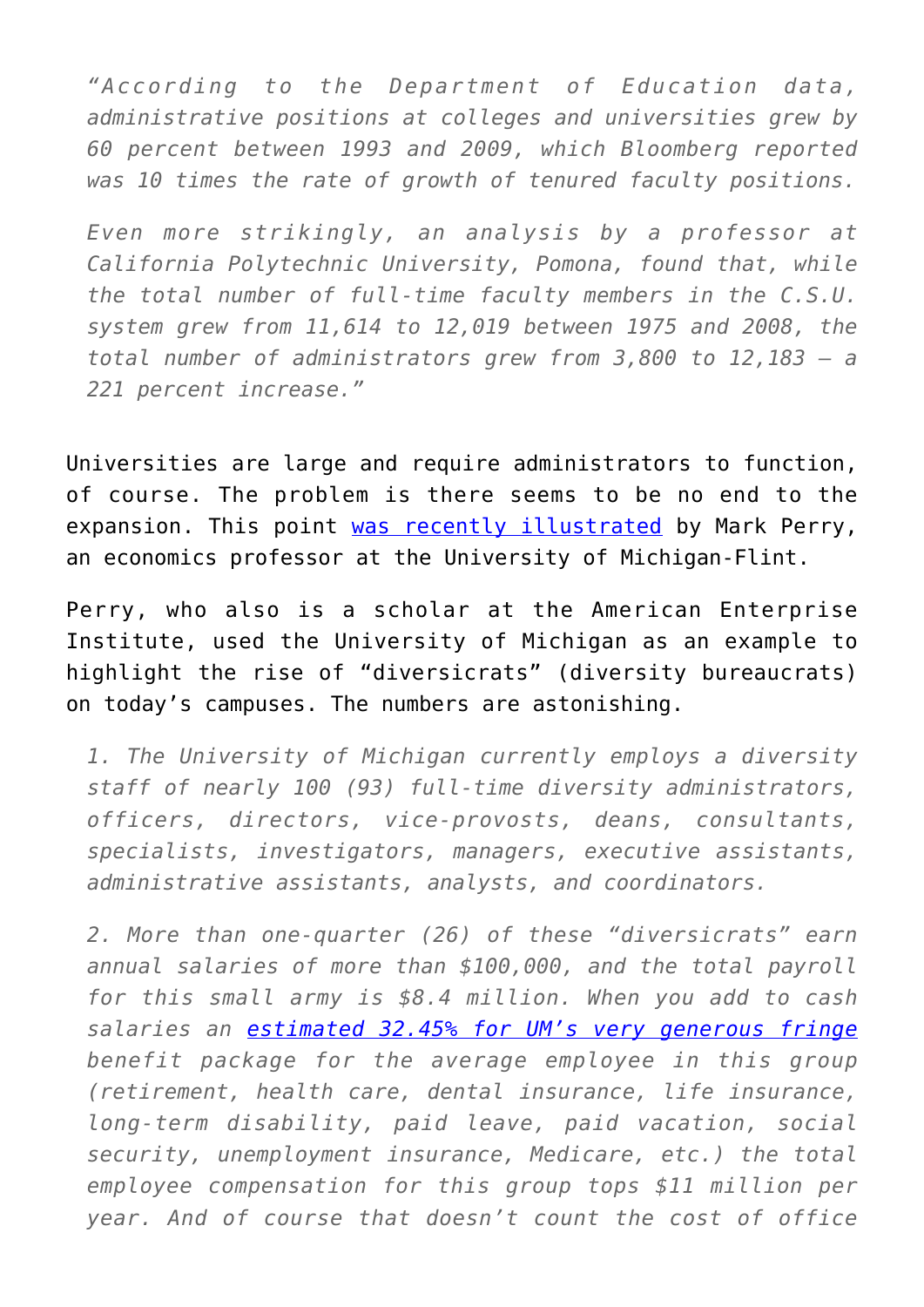*space, telephones, computers and printers, printing, postage, programs, training, or travel expenses.*

|              | <b>Employee</b>               | <b>Title</b>                                                                                                 | <b>Salary (Ranked)</b> |
|--------------|-------------------------------|--------------------------------------------------------------------------------------------------------------|------------------------|
| 1            | <b>Robert Sellers</b>         | Vice Provost for Equity and Inclusion & Chief Diversity Officer                                              | \$396,550              |
| $\mathbf{z}$ | <b>David Brown</b>            | <b>Associate Dean, Office for Health Equity &amp; Inclusion</b>                                              | \$220,000              |
| з            | <b>Gary Freed</b>             | Faculty Lead, Office for Health Equity & Inclusion                                                           | \$218,217              |
| 4            | <b>William Collins</b>        | Director, Center for Educational Outreach                                                                    | \$185,732              |
| 5            | <b>Tabbye Chavous Sellers</b> | Program Director, LSA National Center for Institutional Diversity                                            | \$175,950              |
| 6            | <b>Pamela Heatlie</b>         | Assoc. Vice Provost for Academic Affairs, Senior Director for<br>Institutional Equity & Title IX Coordinator | \$170,000              |
| 7            | Katrina Wade-Golden           | Deputy Chief Diversity Officer and Director of Implementation for<br>the DEI Strategic Plan                  | \$167,000              |
| 8            | Judy Lawson                   | Special Consultant for Communications and Engagement for<br>Diversity, Equity & Inclusion Strategic Plan     | \$164,800              |
| 9            | <b>Phyliss Blackman</b>       | Administrative Director, Office for Health Equity and Inclusion                                              | \$158,336              |
| 10           | <b>Gloria Taylor</b>          | Director, Office of Academic Multicultural Initiatives                                                       | \$153,550              |
| 11           | <b>Robert Scott</b>           | Director, Diversity Initiatives, Michigan Engineering                                                        | \$148,078              |
| 12           | <b>Fiona Lee</b>              | Associate Dean, LSA Diversity, Equity, Inclusion and Professional<br>Development                             | \$143,924              |
| 13           | Alex Blackwood                | Faculty Lead, Office for Health Equity & Inclusion                                                           | \$135,720              |
| 14           | <b>Ellen Meader</b>           | <b>Assistant Vice Provost for Equity, Inclusion &amp; Academic Affairs</b>                                   | \$134,412              |
| 15           | <b>Dilip Das</b>              | Assistant Vice Provost for Equity, Inclusion & Academic Affairs                                              | \$134,009              |
| 16           | <b>Mary Boyce</b>             | <b>Assistant Vice Provost for Equity, Inclusion &amp; Academic Affairs</b>                                   | \$134,000              |
| 17           | <b>Julie Kelley</b>           | <b>Business Administrator Office of Diversity, Equity &amp; Inclusion</b>                                    | \$130,048              |
| 18           | <b>Lyonel Milton</b>          | Director, Center for Engineering Diversity and Outreach                                                      | \$130,000              |
| 19           | <b>Cinda-Sue Davis</b>        | Director, Women in Science and Engineering                                                                   | \$129,502              |
| 20           | <b>David Baum</b>             | Associate Director, Office of Diversity, Equity & Inclusion                                                  | \$128,750              |
| 21           | <b>Rushika Patel</b>          | Diversity/Inclusion Specialist, School of Nursing                                                            | \$123,600              |
| 22           | <b>Freyja Harris</b>          | Diversity/Inclusion Specialist, School of Music, Theatre & Dance                                             | \$107,362              |
| 23           | <b>Derrick Scott</b>          | Program Manager, Center for Engineering Diversity & Outreach                                                 | \$105,537              |
| 24           | <b>Regina McClinton</b>       | Diversity/Inclusion Specialist, College of Pharmacy                                                          | \$105,000              |
| 25           | <b>Marie Ting</b>             | Associate Director, LSA National Center for Institutional Diversity                                          | \$101,796              |
| 26           | <b>David Betts</b>            | EEO/Diversity Rep Senior, Office of Institutional Equity                                                     | \$100,824              |
| 27           | <b>Scott Williams</b>         | Web Designer/Administrator Office of Institutional Equity                                                    | \$94,884               |
| 28           | LaRonda Chastang              | Program Manager, Office for Health Equity and Inclusion                                                      | \$93,396               |
| 29           | Amanda McLittle               | <b>Minority Affairs Director, Student Housing</b>                                                            | \$92,988               |
| 30           | <b>Elaine Dowell</b>          | Assistant Director, Center for Engineering Diversity & Outreach                                              | \$90,934               |
| 31           | Patricia Andreski             | Research Specialist, Office for Health Equity and Inclusion                                                  | \$90,000               |